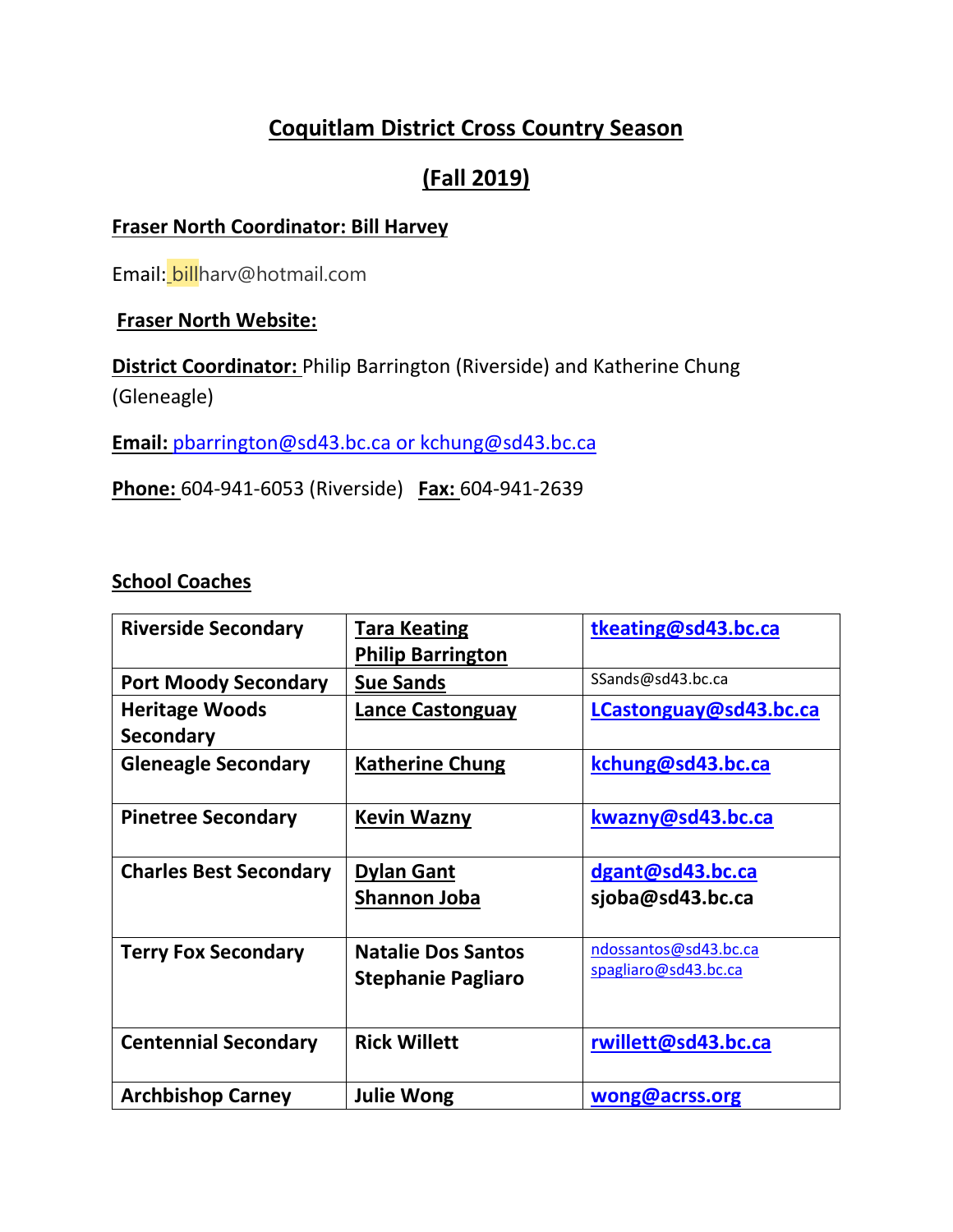**Please make sure that you go over the course with your athletes. Please remind them that if they get lost on the course, to stop and stay where they are. Remind them to stop and stand in that spot until someone comes to bring them back to the finish line. We will send out coaches to run the course and look for the athlete.** 

**All coaches are responsible for bringing a roster of their athletes and a guardian's contact information in case you are not there and to have identifiable singlets, so that it is easier for us to locate a lost athlete.** 

## **2019 Race Schedule**

| Race                                | <b>Date</b>                | <b>Time and</b>       | <b>Distances of the</b> |
|-------------------------------------|----------------------------|-----------------------|-------------------------|
|                                     |                            | Location              | <b>Races</b>            |
| <b>Training Week (No</b><br>racing) | Sept 15 <sup>th</sup> 2021 |                       |                         |
| Coquitlam Mini                      | Sept 22 <sup>nd</sup> 2021 | $3:30$ pm             | Jr. Girls = $3.7$ km    |
| Meet #2                             |                            | Mundy Park, Coquitlam | Jr. Boys = $3.7$ km     |
|                                     |                            |                       | $Sr.$ Girls = 4.7 $km$  |
|                                     |                            |                       | $Sr. Boys = 4.7 km$     |
|                                     |                            |                       |                         |
| <b>Triple C</b>                     | Sept 29th 2021             | $3:30$ pm             | $Gr.8's = 3.7 km$       |
| <b>Invitational</b>                 |                            | Mundy Park,           | Jr. Girls = $3.7$ km    |
| All                                 |                            | Coquitlam             | Jr. Boys = $3.7$ km     |
| Coquitlam/Maple                     |                            |                       | $Sr.$ Girls = 4.7 $km$  |
| Ridge and                           |                            |                       | $Sr. Boys = 4.7 km$     |
| Burnaby/New                         |                            |                       |                         |
| West schools (free                  |                            |                       |                         |
| entry)                              |                            |                       |                         |
| <b>Coquitlam Mini</b>               | Oct 6 <sup>th</sup> 2021   | 3:30 pm               | $Gr.8's = 3.7 km$       |
| Meet #3                             |                            | Mundy Park,           | Jr. Girls = $3.7$ km    |
|                                     |                            | Coquitlam             | Jr. Boys = $3.7$ km     |
|                                     |                            |                       | $Sr.$ Girls = 4.7 $km$  |
|                                     |                            |                       | $Sr.$ Boys = 4.7 $km$   |

### • **Note- The first race will not start at 3:45 pm**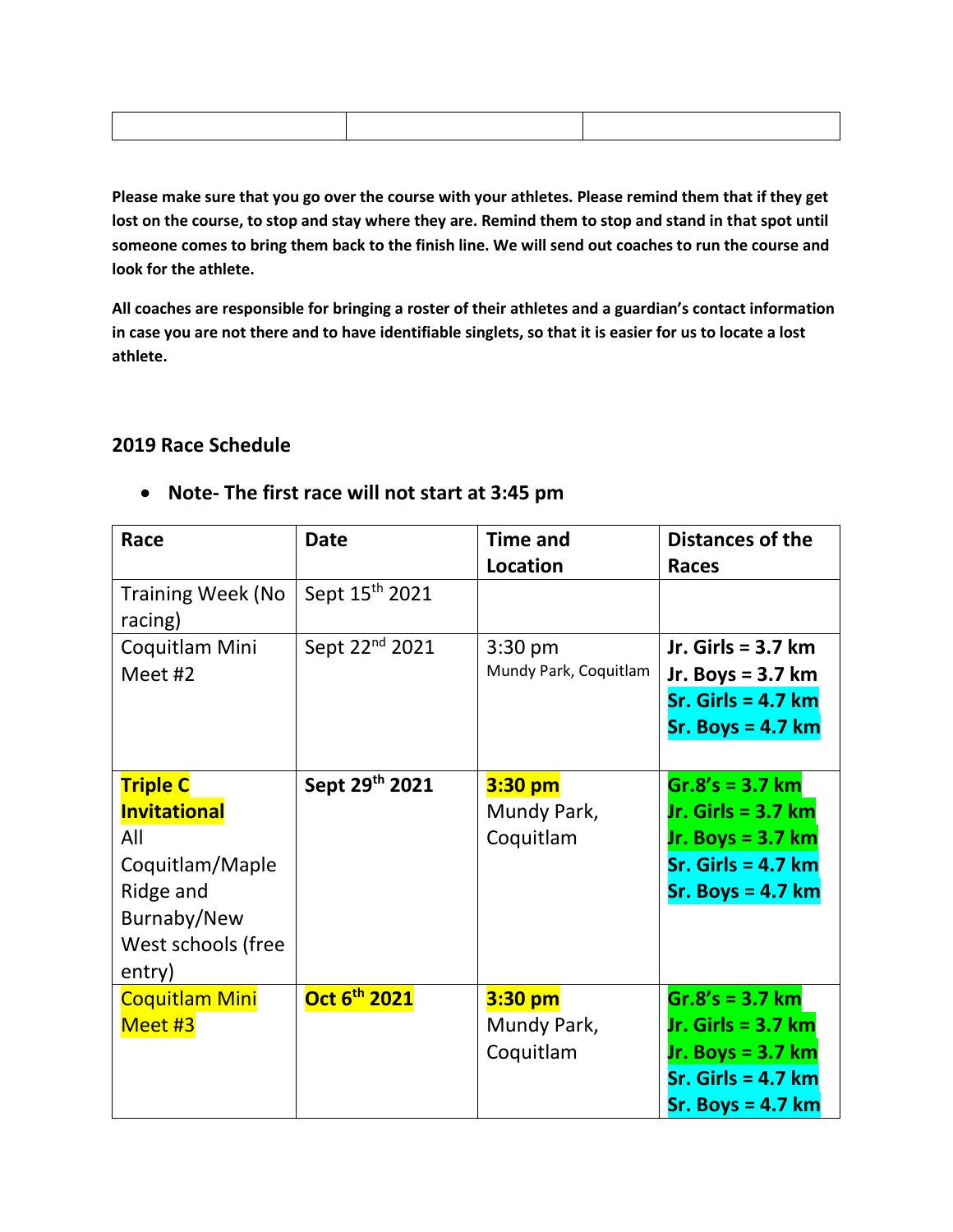| <b>Coquitlam District</b> | Oct 13 <sup>th</sup> 2021 | $3:30$ pm           | Jr. Girls = $4 \text{ km}$ |
|---------------------------|---------------------------|---------------------|----------------------------|
| <b>Championships</b>      |                           | <b>Munday Park,</b> | Jr. Boys = $4 \text{ km}$  |
|                           |                           | <b>Coquitlam</b>    | $Sr.$ Girls = 5 $km$       |
|                           |                           |                     | $Sr. Boys = 5 km$          |
| <b>Fraser North Zone</b>  | Oct 21st 2021             | 3 pm                | Jr. Girls = $3.7$ km       |
| <b>Championships</b>      |                           | <b>Mundy Park,</b>  | Jr. Boys = $3.7$ km        |
|                           |                           | <b>Coquitlam</b>    | $Sr.$ Girls = 4.7 km       |
|                           |                           |                     | $Sr. Boys = 4.7 km$        |
| <b>BC Cross Country</b>   | November 6 <sup>th</sup>  | 10 <sub>pm</sub>    | Jr's run 4 km              |
| Championship              | 2021                      | Jericho Park,       | Sr's run 5 km              |
|                           |                           | <b>Vancouver</b>    |                            |

## **All races will take place at Mundy Park on Wednesday**

- 3.7 km = 2 small loops and 1 large loop
- 4.7 km = 1 small loop and 2 large loops

**Please note that our route has changed (two loops are now around the Mundy Park soccer fields on the paved walkways. Please let your athletes know in terms of shoes.**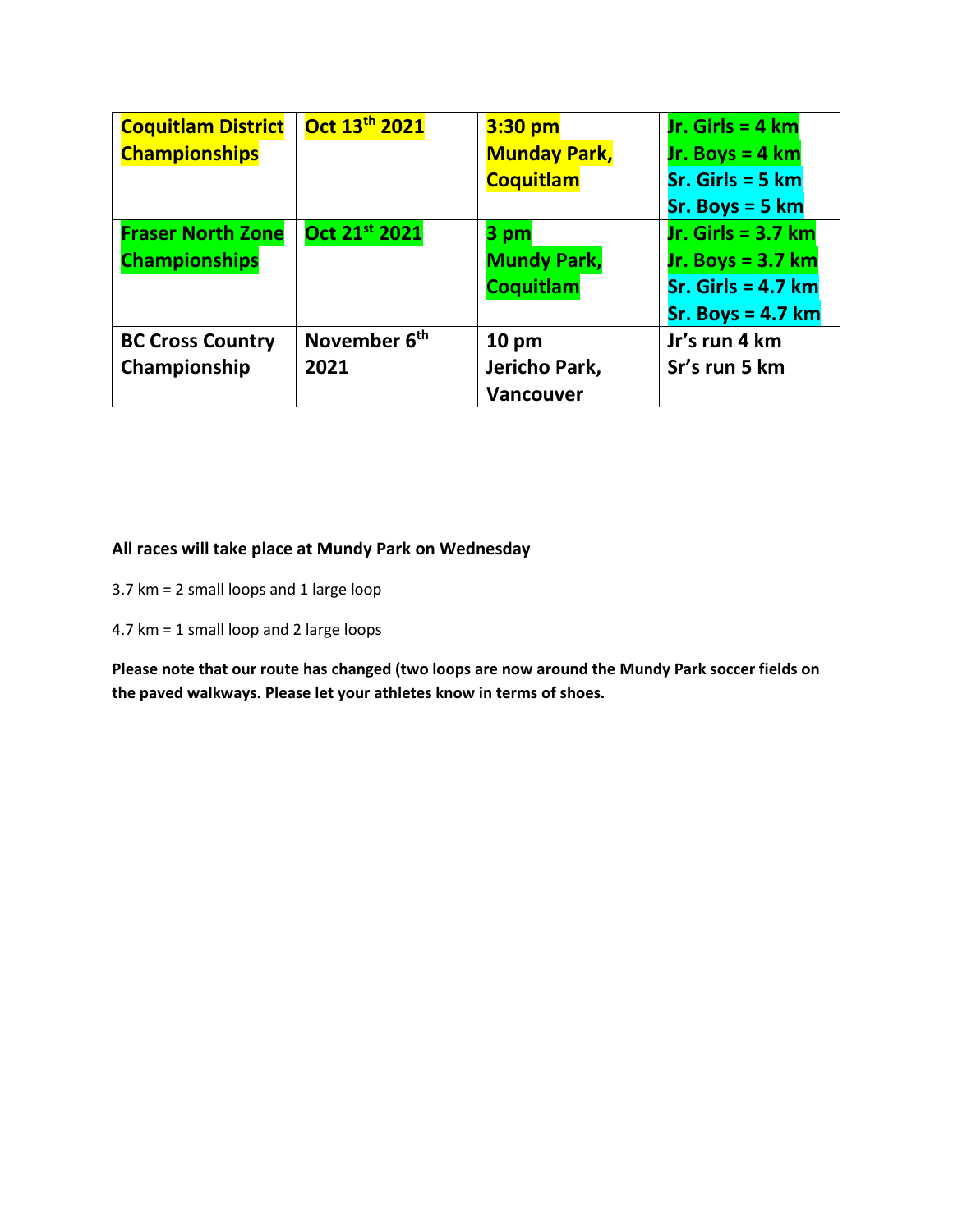

### Red- Large Loop

Purple- Small Loop

Please make sure that each student has a label that is written **clearly and legible**. **WATERPROOF your tags**. Please use smaller label file folder tags throughout the season.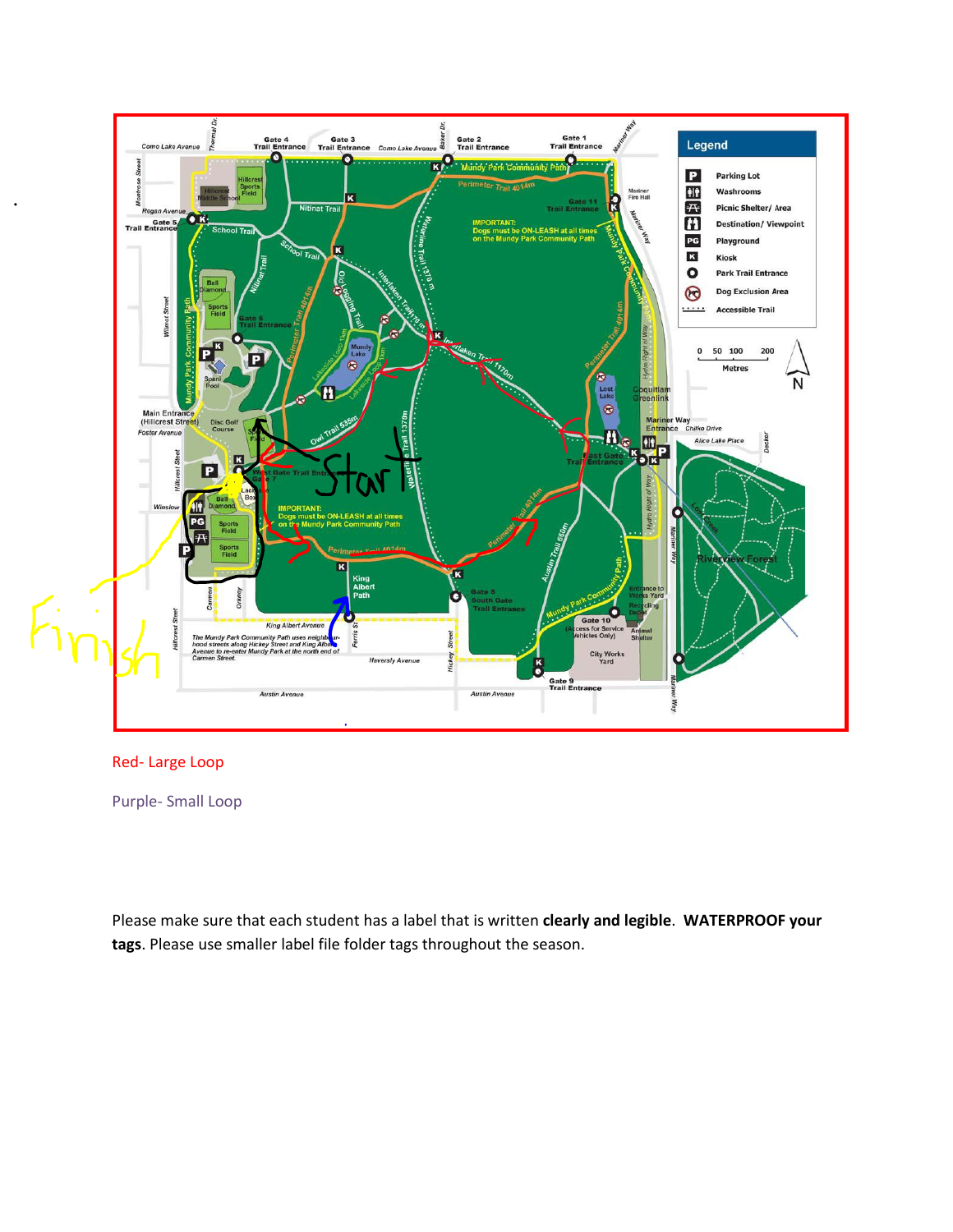Please format your labels as in the example below.



**Grade 8's will run as Junior's during the Coquitlam Cross Country Season.**  Grade 8's must run as juniors at the Fraser East Championships.

### **League Format**

All athletes must run in two mini meets minimum prior to the Fraser East Zone Championships. Please note that the Fraser East Championships will take place a week before the District Championships in order to provide coaches the opportunity to speak with their teams about attending the BC Championships or not. If an athlete is slightly injured and are able to walk/run throughout the race, that is acceptable, as long as you indicate to me of that athlete's intention. Also a doctor's note stating that the athlete is injured is acceptable as well as long as your athlete will be ready to compete at the Districts. That doctor's note comes to me (Philip Barrington or Katherine Chung).

Fraser East Zone Championships Berths

To qualify for the BC's from the zone please be aware of the new berthing system:

### **Top 4 teams in each division**

**Top 26 individuals move forward from each division**

#### Duties

Starting and Marshaling- Line up all the athletes at the start line. Count all the athletes on the start line. Explain the route that they will be running on the day. Wait for the timer's signal to you to start the race. Start the race after you have gotten the timer's go ahead.

Timing- Indicate when you are ready to start. Start your stopwatch when the starter has started the race. Write down the number of athletes in the race on the time sheet. One person would record on the time sheet provided to record when an athlete crosses the line. The other person would say the time when the athlete has crossed the line so that the one person recording it can record the time on the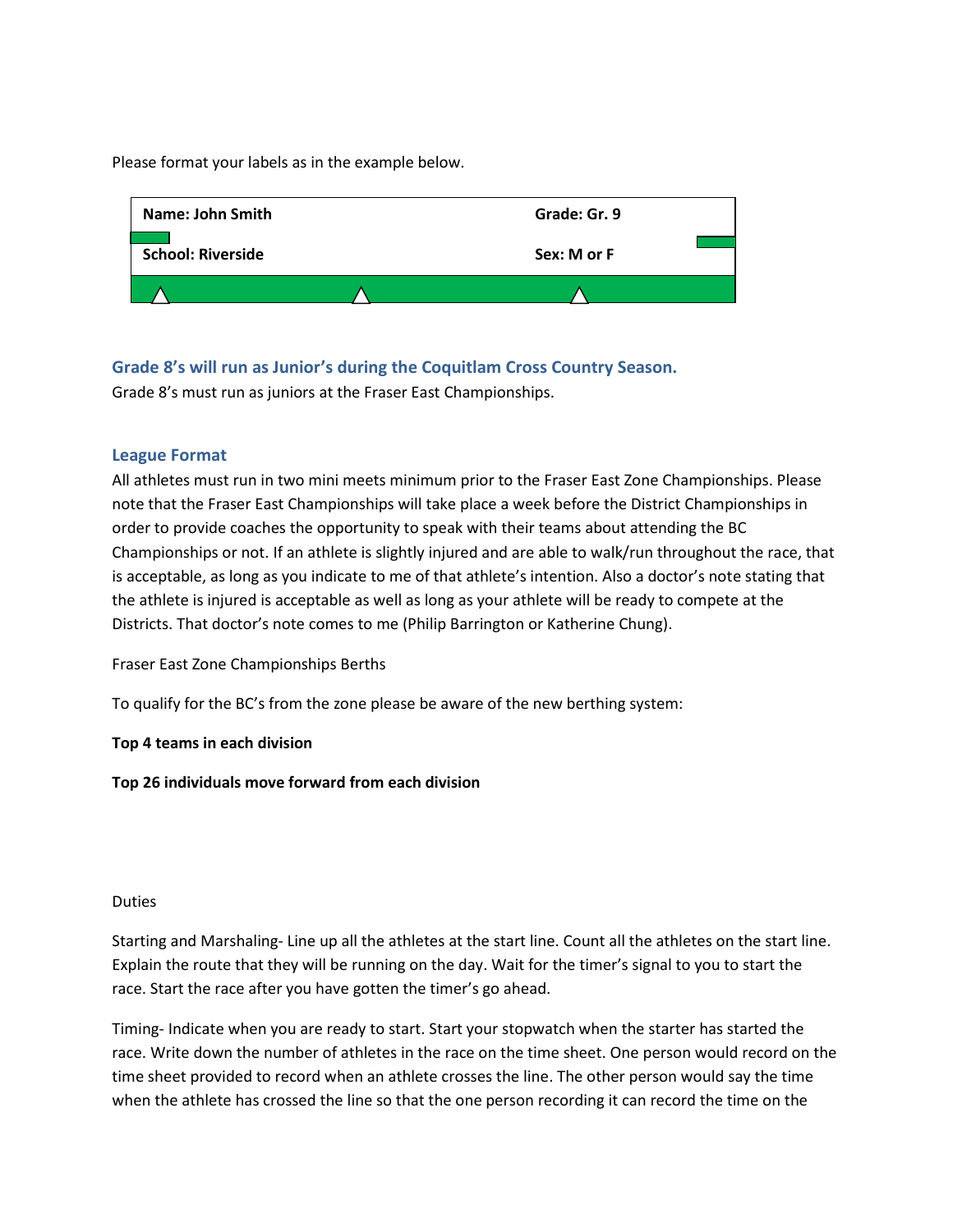time sheet. Keep time going until all the athletes have crossed the finish line. Be ready with another stop watch because if % of the athletes have finished the race, we will start the next race.

Finish Line- Take the stickers of the athletes who have finished the race and put it on the placement sheet that will be provided to you. Write down their name, school, and grade if they have lost their sticker or it is wet. Do not separate by grade or by gender because if you do, we will not be able to figure out when an athlete has crossed the line. Collect the stickers in order of when **all** the athletes have crossed the finish line. Once all the athletes have crossed, give the sheet to the person who is handling awards.

Awards- Figure out the top eight or top ten places for each grade on the placement sheet that is provided for you. Announce and hand out the ribbons once you have determined who is in the top 8 or 10 in each grade.

Making the course- To put large or visible spray paint arrows at the key turns on the course. You may have to do this twice during the meet, weather permitting.

Please make sure that you go over the course with your athletes. Please remind them that if they get lost on the course, to stop and stay where they are. Remind them to stop and stand in that spot until someone comes to bring them back to the finish line. We will send out coaches to run the course and look for the athlete.

All coaches are responsible for bringing a roster of their athletes and a guardian's contact information in case you are not there and to have identifiable singlets, so that it is easier for us to locate a lost athlete.

Ribbons 1-8 will be distributed to boys and girls of each category at the mini meets.

Ribbons 1-10 will be distributed to boys and girls of each category at the Triple C and Districts.

### **Coquitlam Invitational**

Coquitlam will be hosting an invitational meet in late September or early October that will replace mini-meet #4. Due to the request of visiting schools having early dismissals and travel time, the meet will now start at **3:00 pm**. The original schools that were scheduled for meet #4 will remain; in addition Riverside will help to coordinate this meet. Everyone is expected to take on a duty during the meet.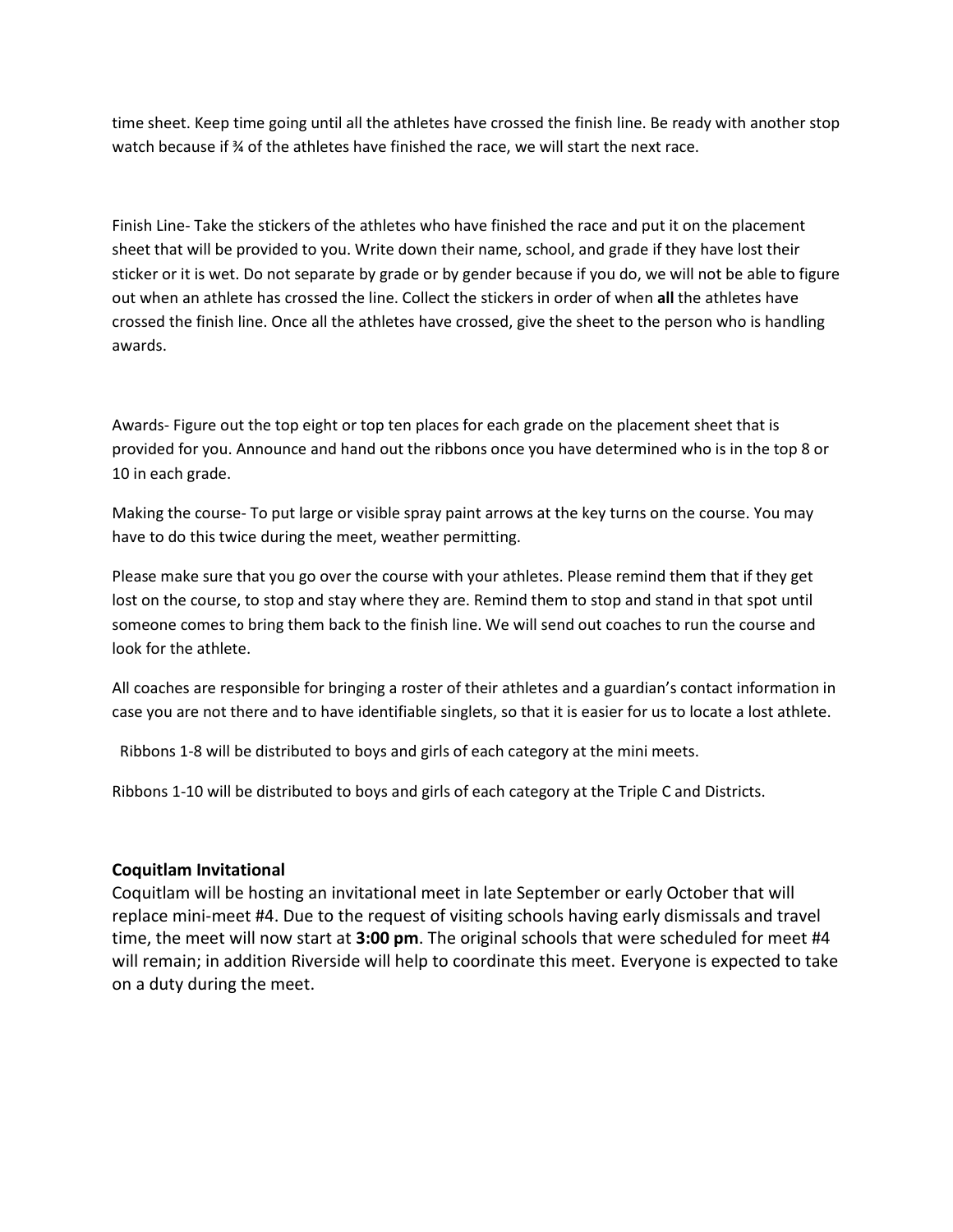### **Coquitlam Districts Championships – Wednesday Oct 21th, 2015 – 3:00 pm start time!**

▪ To qualify for districts: All runners must have participated in **2 meets** in order to participate in the Fraser East Championships. This will be monitored by coordinator. This has to been in place especially with the new eligibility requirements for the Fraser East Championships.

Team Rules at the Districts

- Athletes can compete as an individual or as a team or both.
- Boys' teams must have a minimum of 3 members. Girls' teams must have a minimum of 3 members. To win a team trophy, a school must have at least 3 members complete the race and score the lowest combined points.

(Example if a team finishes  $1^{st}$ , 3<sup>rd</sup> and 6<sup>th</sup> then the total points would be 10 points)

- **E** Athletes can only move up if they are needed to complete a team, otherwise they run with their own age.
- **•** Please note that at the FV's and BC Championships, you will need 4 athletes in the same category to make up a team at these meets.
- All teams are expected to take on a duty during the meets.

### ▪

### **Awards:**

Individual ribbons to top 10 boys and top 10 girls in each grade level. Team trophies awarded to each winning boys' team, and each winning girls' team by grade. You must have a team of **four** to qualify as a team. The overall winning school will be awarded with the "John Taylor" trophy. The top senior male and female in the senior race will be awarded the "Gail Sayers" award.

Points would be as follows

Team Points Award System

 $1<sup>st</sup>$  place- 10 pts

2<sup>nd</sup> place- 8 pts

3<sup>rd</sup> place- 6 pts

- 4<sup>th</sup> place- 5 pts
- 5<sup>th</sup> place- 4 pts
- 6<sup>th</sup> place- 3 pts
- 7<sup>th</sup> place- 2 pts

8<sup>th</sup> or lower- 1 point

**Start time**: